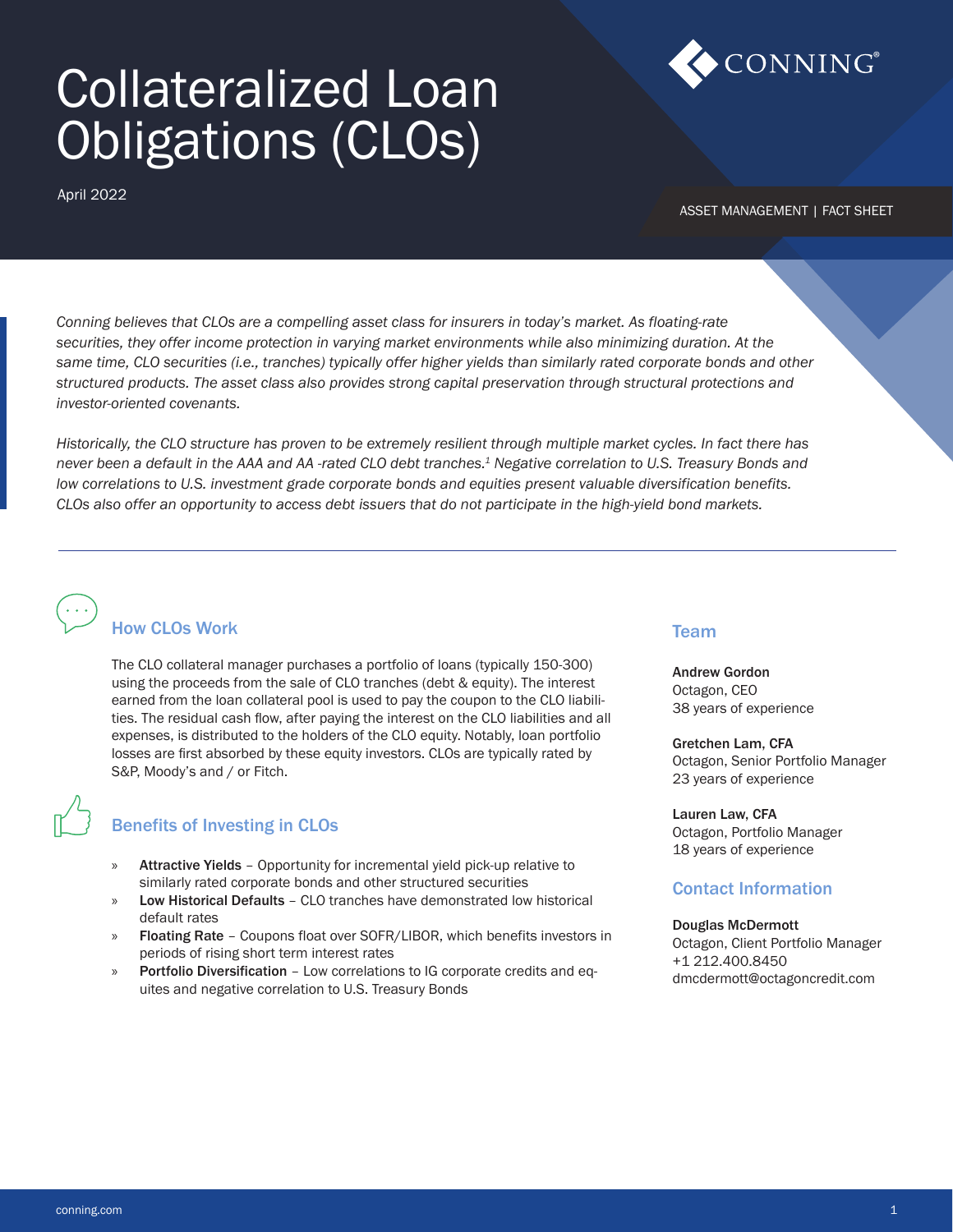

# Average Comparative Yield of U.S. CLOs and Equally Rated U.S. Corporate Bonds<sup>2,3</sup>



# Comparative AAA Asset Class Spreads6



Prepared by Conning, Inc.

# Conning / Octagon Advantage

In 2016, Conning acquired a majority stake in Octagon Credit Investors, LLC ("Octagon"), and as such, gained expertise in CLOs, bank loans, high yield bonds, and structured credit investments. Octagon has focused solely on credit since its inception in 1994 and has managed CLOs since 1999, one of the original investors in the asset class. Over the years, Octagon has gained substantial expertise in structuring, managing, and investing in CLOs over multiple credit cycles.

#### Asset Class Expertise

- » Team depth & focus
- » Credit research expertise
- » Loan-level insight
- » Collateral manager due diligence
- » Deal structure expertise

#### Enhanced Portfolio Management

- » Active oversight / management
- » Deep knowledge of market technicals
- » Long-standing market relationships
- » Strong access to trade flows
- » Systems and infrastructure

#### Insurance companies are active participants in the CLO market

Primary CLO AAA Purchases<sup>7</sup> November 2021



| Octagon Credit Investors<br>\$31.0B AuM <sup>8</sup> |                          |                                 |  |
|------------------------------------------------------|--------------------------|---------------------------------|--|
| <b>Bank Loans</b>                                    | <b>Structured Credit</b> | <b>Multi-Asset Class Credit</b> |  |
| \$28.1B                                              | \$1,2B                   | \$1.8B                          |  |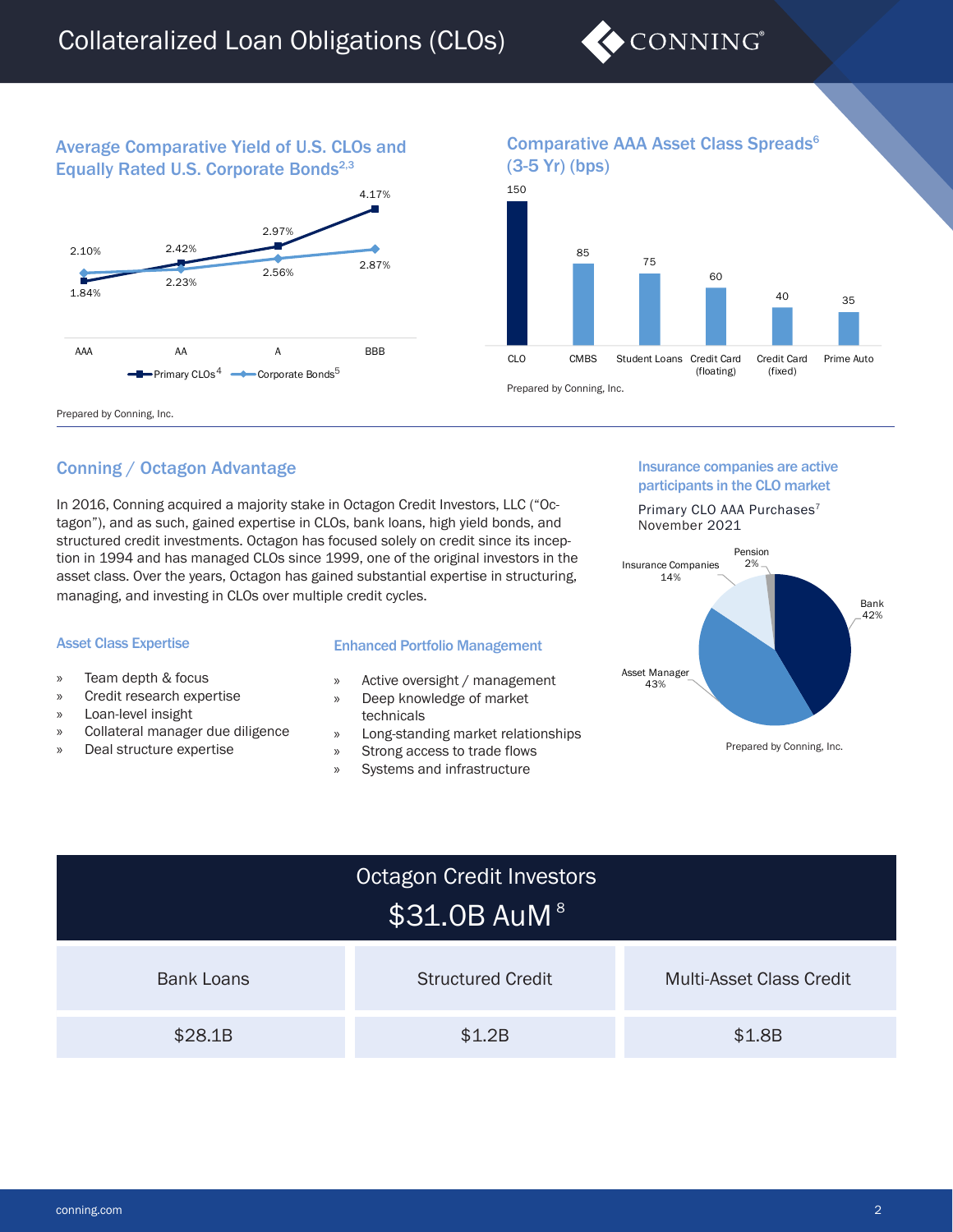

# CLOs vs Asset-Backed Security Collateralized Debt Obligations (ABS CDOs)9

|                                                             | <b>CLO<sub>s</sub></b>                                                                               | <b>ABS CDOS</b>                                                                                                               |
|-------------------------------------------------------------|------------------------------------------------------------------------------------------------------|-------------------------------------------------------------------------------------------------------------------------------|
| <b>Underlying Collateral</b>                                | Non-Investment Grade Corporate Loans                                                                 | Mezzanine Tranches & High Grade ABS Tranches                                                                                  |
| Transparency                                                | Transparent - monthly trustee reports allow underlying<br>loans to be analyzed and priced frequently | Opaque - monthly trustee reports allow<br>identification of underlying ABS tranches but not<br>the ultimate underlying assets |
| Managed vs. Static                                          | Actively managed portfolio of<br>corporate loans                                                     | Managed portfolio of tranches of static<br>securitizations                                                                    |
| <b>Correlation Among</b><br>Underlying Assets <sup>10</sup> | Low                                                                                                  | High                                                                                                                          |
| Sector Diversification                                      | High - Top industry limited<br>to 12-15% of the portfoio                                             | Low - Tied to the performance of the real estate sector                                                                       |

### Considerations for Insurers

#### Ratings

CLOs are rated by at least one major rating agency (i.e., S&P, Moody's, Fitch).

# Pricing

CLOs are typically priced at least monthly.11 Pricing sources include IHS Markit, IDC (Interactive Data Corp.), and Pricing Direct (JPM).

#### Accounting Classification

Rated CLO tranches are debt securities. Holders may elect to classify as trading, available-for-sale (AFS), or held-to-maturity (HTM). U.S. insurers report individual CLO holdings on Schedule D, Part 1 of the NAIC annual statement; CLO SPVs are typically offshore (e.g., Cayman) entities and may be subject to limitations applicable to foreign country allocations.

#### Trade / Settlement Conventions

Standard three-day settlement for secondary market purchases. Primary market purchases settle trade date plus three to four weeks with economics starting on settlement date.

#### Regulatory Capital Treatment

Highly-rated CLO tranches (i.e., AAA, AA, A) are considered NAIC 1-rated assets and benefit from the most favorable statutory capital charges.

#### Taxation

AAA, AA, A, and BBB CLO tranches are debt for U.S. tax purposes and are taxed similarly to other debt instruments such as corporate bonds or asset-backed securities.

#### Investment Guidelines

Insurers should review applicability under existing guidelines and, if not permitted, investment committee approval may be required prior to investing in the asset class. For example, investment guidelines may have broad limitations on securitized asset classes, or limitations applicable to foreign country allocations.

#### CLO Risk Factors (Include Are But Not Limited To)

Structure - CLOs often involve risks that differ from those associated with other types of debt instruments. The complex structure of the security may produce unexpected investment results not based on default or recovery statistics. Rating agencies may downgrade their original ratings of CLO debt tranches. Majority equity holders retain the right to call or refinance/reprice a CLO, creating cash flow variability for minority equity and debt holders.

Liquidity - CLOs may be difficult to value and may constitute illiquid investments. Valuation of structured credit products is provided by third parties, based on models, indicative quotes, and estimates of value, in addition to historical trades. There is inherent difficulty in valuing these assets, and there can be no assurances the assets can be disposed of or liquidated at the valuations established, or that published returns will be achieved.

Default - During periods of economic uncertainty and recession, the incidence of modifications and restructurings of investments may increase, resulting in impairments to the underlying asset value and reduced "subordination" to the CLO liabilities.

Regulatory - CLOs are susceptible to changing regulations, influencing eligibility of certain investments, risk retention requirements, and other factors that can influence availability and liquidity.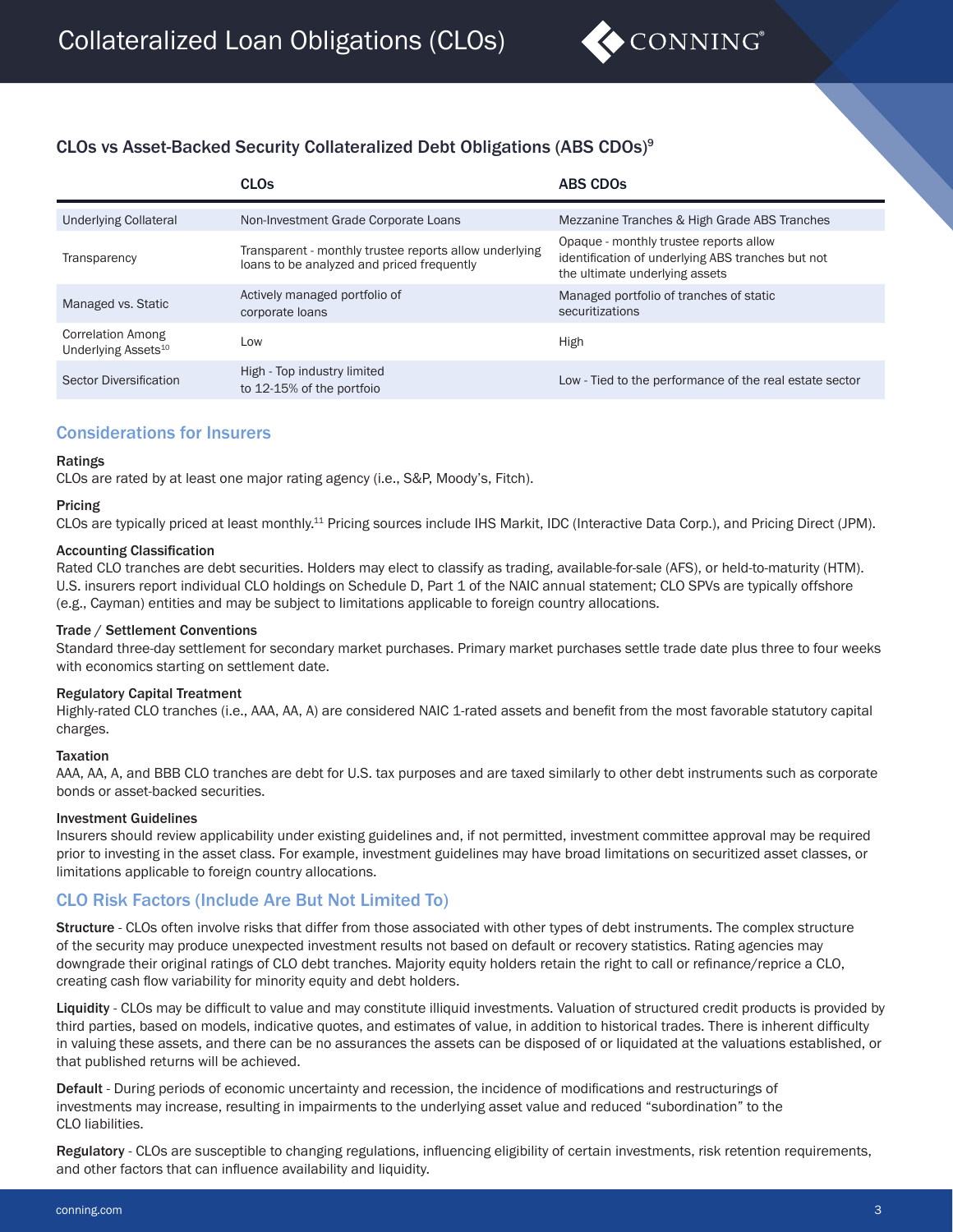# Collateralized Loan Obligations (CLOs)



LIBOR – CLO debt and bank syndicated loans historically used LIBOR as an interest rate benchmark, which is currently being phased out, with new instruments being issued with an alternative rate and all existing instruments tied to LIBOR required to transition by June 30, 2023. Replacement of LIBOR could adversely affect the market value or liquidity of CLO securities and/or loans, and pose tangential risk for markets and assets that do not rely directly on LIBOR. On July 29, 2021, the Alternative Reference Rates Committee formally recommended CME Group's forward-looking Term SOFR rate as the replacement rate for U.S. dollar LIBOR, however, there is uncertainty with respect to replacement of LIBOR with proposed alternative reference rates, and it is possible that different markets might adopt different rates, resulting in multiple rates at the same time and a potential mismatch between CLO securities and underlying collateral, the effects of which are uncertain at this time, and could include increased volatility or illiquidity. In addition, operational and technology challenges during the transition from LIBOR as well as inconsistent communication from issuers could result in delayed investment analyses and reduced investment opportunities.

General Market & Economic Conditions - Changing economic, political, regulatory or market conditions, interest rates, general levels of economic activity, the price of securities and debt instruments and participation by other investors in financial markets may affect the value of CLOs and all other asset classes.

# About Conning

Conning (www.conning.com) is a leading investment management firm with a long history of serving the insurance industry. Conning supports institutional investors, including pension plans, with investment solutions and asset management offerings, risk modeling software, and industry research. Founded in 1912, Conning has investment centers in Asia, Europe and North America.

### **Organization**

Conning, Inc., Goodwin Capital Advisers, Inc., Conning Investment Products, Inc., a FINRA-registered broker-dealer, Conning Asset Management Limited, Conning Asia Pacific Limited, Octagon Credit Investors, LLC and Global Evolution Holding ApS and its group of companies ("Global Evolution") are all direct or indirect subsidiaries of Conning Holdings Limited (collectively, "Conning") which is one of the family of companies owned by Cathay Financial Holding Co., Ltd., a Taiwan-based company. Conning has investment centers in Asia, Europe and North America.

Conning, Inc., Conning Investment Products, Inc., Goodwin Capital Advisers, Inc., Octagon Credit Investors, LLC, and Global Evolution USA, LLC are registered with the Securities and Exchange Commission ("SEC") under the Investment Advisers Act of 1940 and have noticed other jurisdictions they are conducting securities advisory business when required by law. In any other jurisdictions where they have not provided notice and are not exempt or excluded from those laws, they cannot transact business as an investment adviser and may not be able to respond to individual inquiries if the response could potentially lead to a transaction in securities. SEC registration does not carry any official imprimatur or indicates that the adviser has attained a level of skill or ability.

Conning, Inc. is also registered with the National Futures Association and Korea's Financial Services Commission. Conning Investment Products, Inc. is also registered with the Ontario Securities Commission. Conning Asset Management Limited is Authorised and regulated by the United Kingdom's Financial Conduct Authority (FCA#189316), Conning Asia Pacific Limited is regulated by Hong Kong's Securities and Futures Commission for Types 1, 4 and 9 regulated activities, Global Evolution Fondsmæglerselskab A/S is regulated by Finanstilsynet (the Danish FSA) (FSA #8193), Global Evolution Fondsmæglerselskab A/S (London Branch) is regulated by the United Kingdom's Financial Conduct Authority (FCA# 479582) and Global Evolution Manco S.A. is regulated by The Commission de Surveillance du Secteur Financier (the Luxembourg FSA) (CSSF# S00001031). Conning primarily provides asset management services for third-party assets.

All investment performance information included in this document is historical. Past performance is not a guarantee of future results. Any tax-related information contained in this document is for informational purposes only and should not be considered tax advice. You should consult a tax professional with any questions.

For complete details regarding Conning and its services in the U.S., you should refer to our Form ADV Part 2, which may be obtained by calling us.